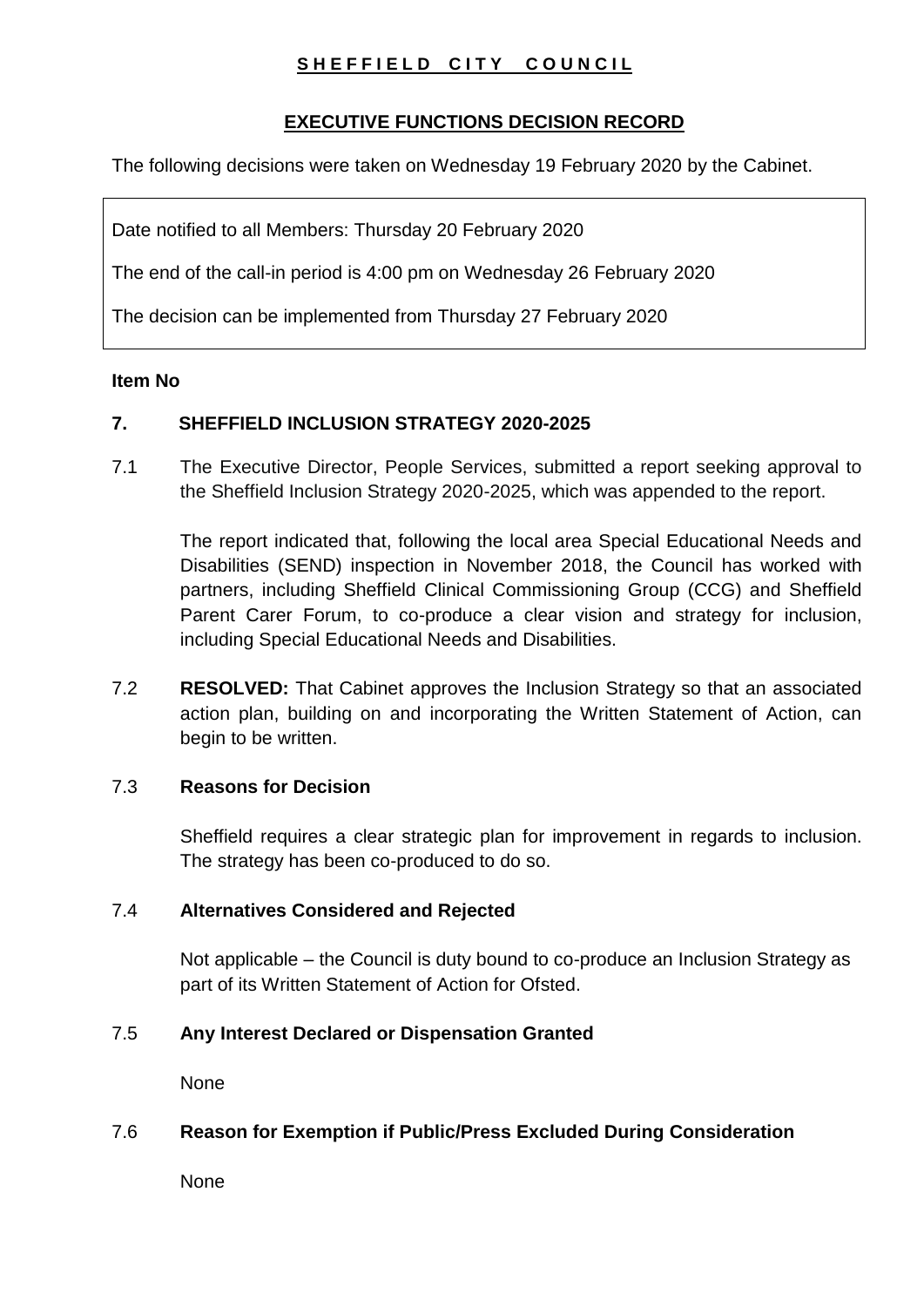# 7.7 **Respective Director Responsible for Implementation**

John Macilwraith, Executive Director, People Services

# 7.8 **Relevant Scrutiny and Policy Development Committee If Decision Called In**

Children, Young People and Family Support

# **8. PEOPLE KEEPING WELL - NEXT STEPS (2020-2023)**

8.1 The Executive Director, People Services, submitted a report outlining the plans for the next three years (April 2020 to March 2023) for the People Keeping Well (PKW) Programme.

The PKW Programme is part of the Better Care Fund and is Sheffield's community based approach to improving people's health and wellbeing (sometimes described as social prescribing) and is delivered by voluntary, community and faith organisations.

#### 8.2 **RESOLVED:** That Cabinet:-

(a) notes and acknowledge the contents of the report;

(b) authorises grant funding of the lead partners, as detailed and set out in the report, in order to deliver the People Keeping Well Programme (April 2020 to March 2023); and

(c) where no authority exists under the Leader's Scheme of Delegation, delegates such authority to the Director of Commissioning, Inclusion and Learning, in consultation with the Cabinet Member for Health and Social Care and the Director of Finance and Commercial Services, to award grant funding and thereafter to enter into funding agreements in line with the report and to take such other steps where no authority exists, to meet the aims and objectives of the report, for the period April 2020 to March 2023.

#### 8.3 **Reasons for Decision**

The reasons for the recommendations made are detailed in the table in section 6 of the report.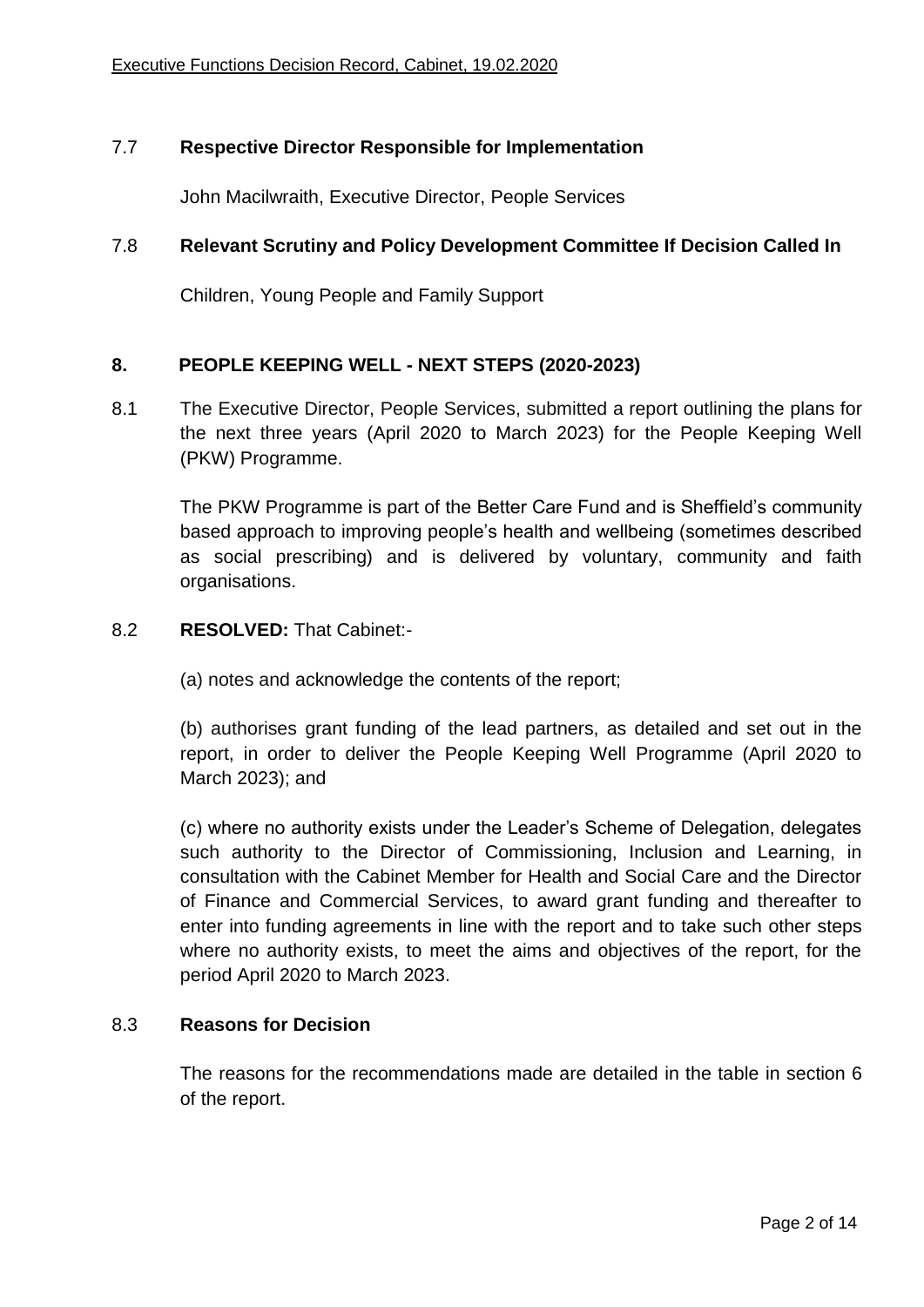#### 8.4 **Alternatives Considered and Rejected**

Section 5 of the report details the pros and cons of the alternative options which were considered and discounted. Those alternative options were (a) refresh and review the current PKW Leads, (b) decommission and deliver in-house and (c) decommission and end PKW.

#### 8.5 **Any Interest Declared or Dispensation Granted**

None

#### 8.6 **Reason for Exemption if Public/Press Excluded During Consideration**

None

#### 8.7 **Respective Director Responsible for Implementation**

John Macilwraith, Executive Director, People Services

#### 8.8 **Relevant Scrutiny and Policy Development Committee If Decision Called In**

Healthier Communities and Adult Social Care

#### **9. DISCRETIONARY SUPPORT FOR INWARD INVESTMENT**

9.1 The Executive Director, Place, submitted a report seeking support for the provision of financial encouragement for inward investment into Sheffield in return for social and economic benefits and, specifically, seeking approval to (a) a delegated arrangement to provide support for inward investment developments where such support demonstrates value for money and brings tangible benefits to the City and (b) the provision of a grant of £500,000 to secure an inward investment in to the Lower Don Valley that will generate over 1,500 jobs, and up to a £309,500 contribution towards a grant that will create 90 jobs at Parkwood Springs.

#### 9.2 **RESOLVED:** That Cabinet:-

(a) endorses, in principle, the approach to encourage inward investment where such an investment can demonstrate value for money and social and economic benefits for the City;

(b) to the extent not covered by existing delegations, delegates authority to the Executive Director of Place, in consultation with the Cabinet Member for Business, Skills and Development, the Cabinet Member for Finance, Resources and Governance, and the Director of Finance and Commercial Services, to make specific decisions on providing support for inward investment proposals that meet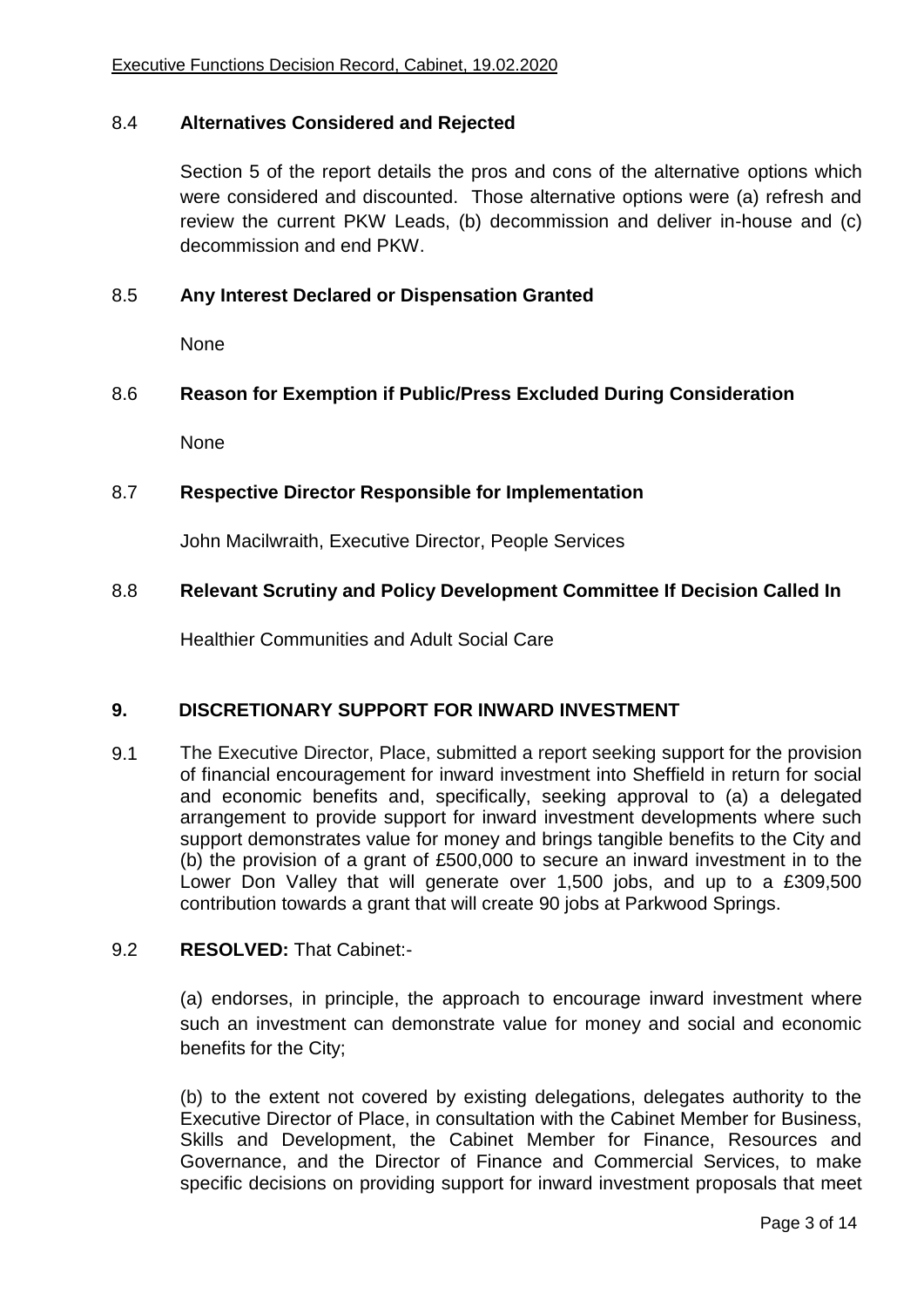the following conditions:-

- The proposed financial support is for genuine inward investment activity that will be new to the City.
- A value for money assessment, including the social and economic benefits, is included as part of the consultation with the nominated Cabinet Members;

(c) approves a £500,000 inward investment grant to Clipper Logistics Plc in respect to their investment at Shepcote Lane; and

(d) approves a contribution of up to £309,500 to Skyline Luge Sheffield in respect to a grant of £619,000 being provided by the Sheffield City Region Combined Authority (SCRCA) for their investment at Parkwood Springs.

# 9.3 **Reasons for Decision**

- 9.3.1 Inward Investment has the opportunity to bring significant social and economic benefits to the City. In order to help attract and secure inward investment the Council has the ability to provide grant funding either through a direct grant to the investor or through a contribution to a grant provided by the Sheffield City Region Combined Authority Business Investment Fund where that is required. The benefits of supporting inward investment in this manner can include job creation, improved wages, bespoke travel arrangements, training programmes and the development of local supply chains with existing local businesses.
- 9.3.2 In order to ensure the Council has the ability to act quickly and in confidence with potential inward investors, it is proposed that delegated arrangements are established to enable grants to be provided where a value for money case can justify the investment.
- 9.3.3 In order to secure a £20m investment at Shepcote Lane that has now created over 1,500 jobs, approval from the Council is sought to confirm the provision of £500,000 to the investor. In addition, up to £309,500 is required to support a £619,000 grant from the SCRCA towards an investment at Parkwood Springs that has the potential to create 90 jobs and create a new major leisure attraction in the City.

#### 9.4 **Alternatives Considered and Rejected**

9.4.1 Being able to respond quickly, efficiently and with confidence to an inward investment enquiry is considered important to securing the investment together with the social and economic benefits that would result. Retaining existing approval arrangements is an option, however it is considered that the delegated arrangements outlined in the report would provide certainty to negotiations with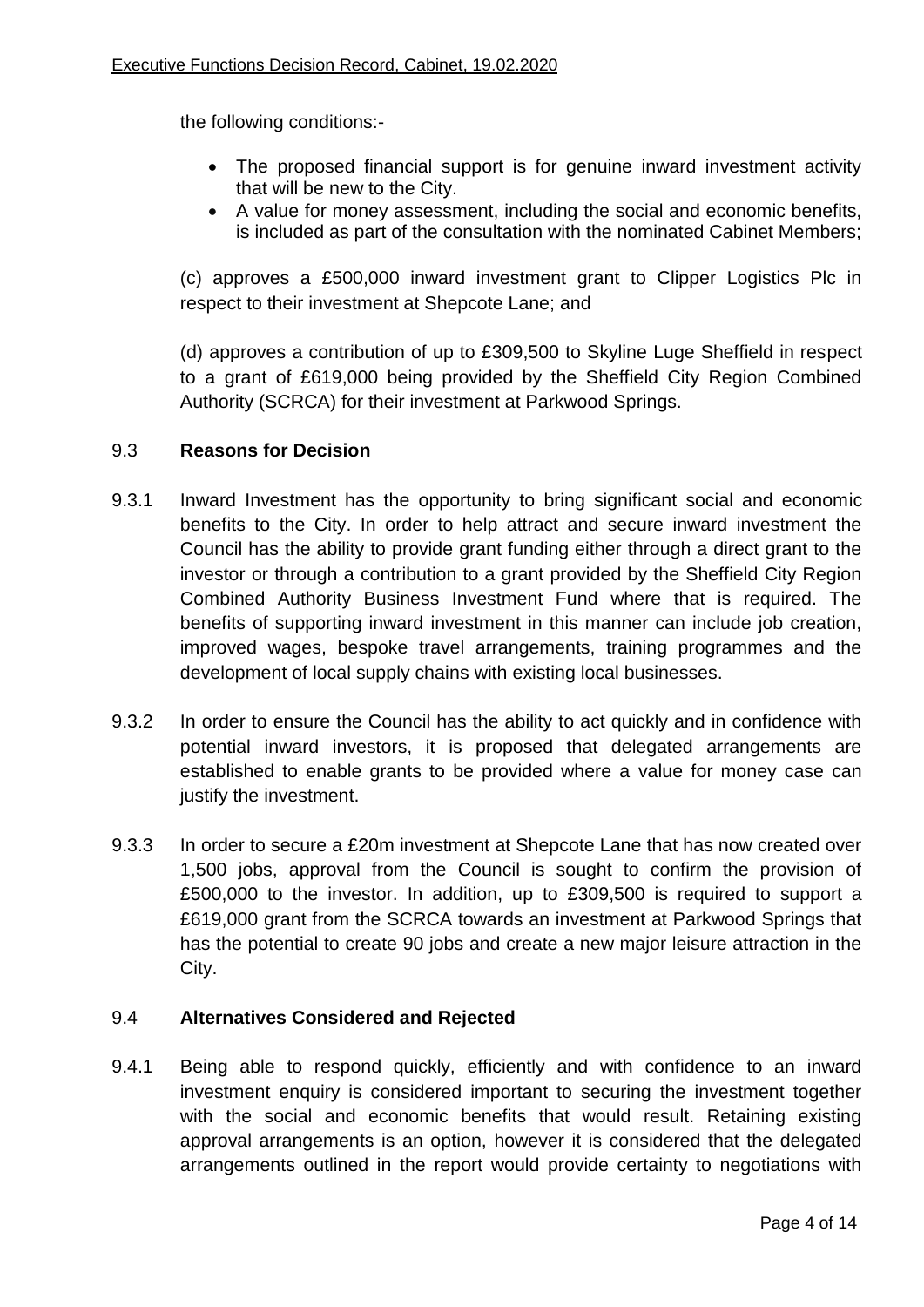inward investors which in turn would increase the likelihood of securing such an investment in Sheffield.

- 9.4.2 No threshold for the size of grant to be agreed under the delegation has been identified. It is considered that an assessment of affordability alongside the economic and social benefits resulting from the investment will form part of the assessment process prior to consideration by the Members and Officer with delegated authority.
- 9.4.3 With regard to the Skyline Luge grant, the SCR funding will not be provided without the contribution from SCC. The overall grant will look to secure the Skyline investment in Sheffield rather than a number of other sites they are considering in the UK and across Europe.
- 9.4.4 In respect to the Clipper grant, the risk of not providing the grant would be significant reputational damage having indicated the funding would be forthcoming. The occupier, Pretty Little Thing, has delivered against the expectations associated with the grant offer and delivered significant benefits to the local community.

# 9.5 **Any Interest Declared or Dispensation Granted**

None

#### 9.6 **Reason for Exemption if Public/Press Excluded During Consideration**

None

#### 9.7 **Respective Director Responsible for Implementation**

Laraine Manley, Executive Director, Place

#### 9.8 **Relevant Scrutiny and Policy Development Committee If Decision Called In**

Economic and Environmental Wellbeing

#### **10. PROPOSAL FOR ALTERNATIVE GOVERNANCE ARRANGEMENTS FOR SHEFFIELD CITY COUNCIL**

10.1 The Executive Director, Resources, submitted a report presenting proposals for a committee system and for an enhanced leader and cabinet model of governance, as recommended by Full Council at its meeting on 5 February 2020, for consideration by Cabinet.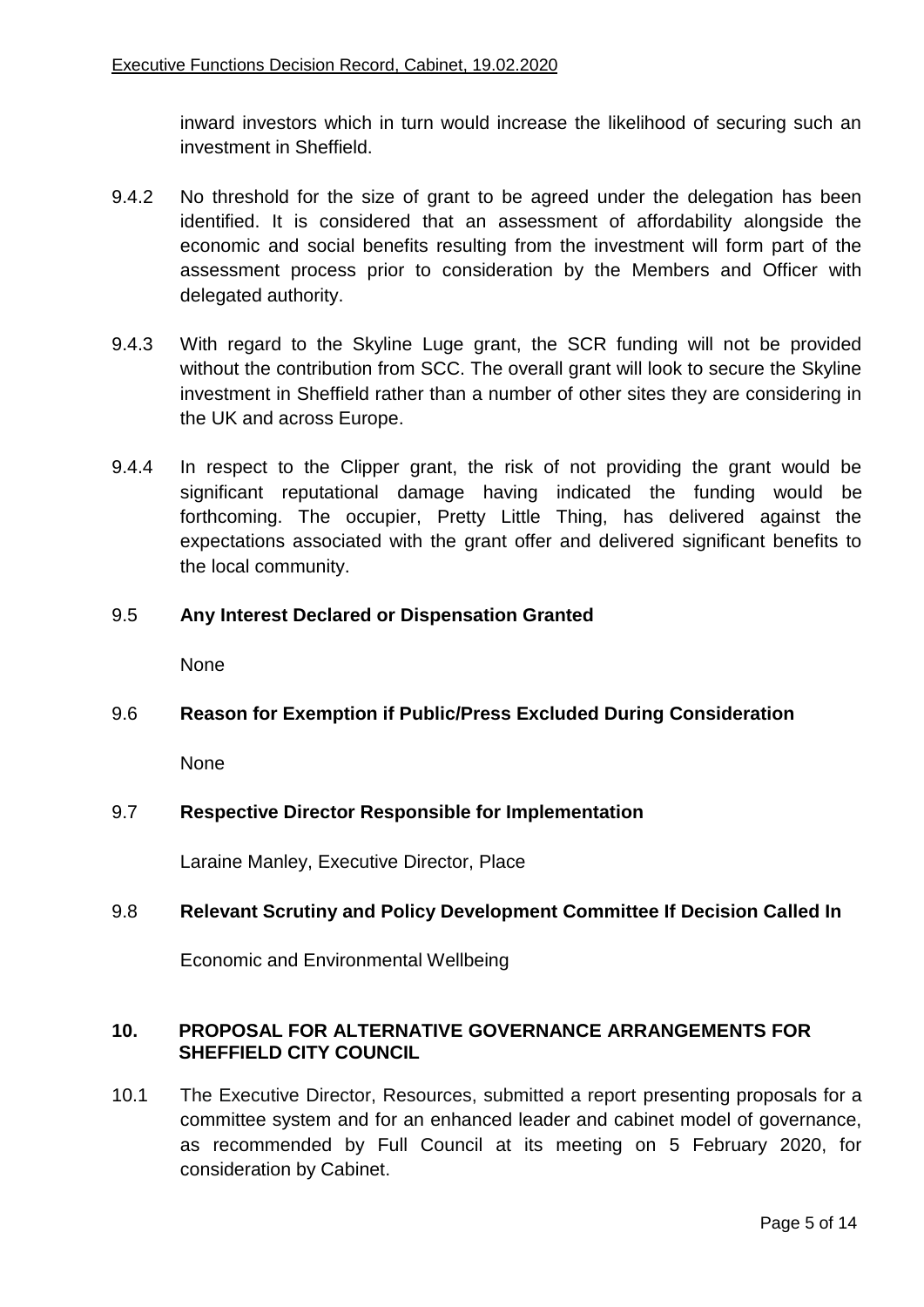In May 2020, a referendum will be held to determine whether the Council retains its leader and cabinet model of decision making, or moves to a committee system model. The Council is required to draw up and publish proposals for a committee system before holding the referendum.

# 10.2 **RESOLVED:** That Cabinet:-

(a) as recommended by Full Council at its meeting on 5 February 2020, approves:-

(i) the proposals for an enhanced Leader and Cabinet governance model; and

(ii) proposals for a Committee system of governance to be published before a referendum, as set out in the report; and

(b) requests the Director of Policy, Performance and Communications, in consultation with the Director of Legal and Governance, to publish a notice as required by the Referendum Regulations, setting out the main features of these proposals, and to undertake additional activity to ensure that they are communicated to people in the city as clearly as possible before the referendum, including showing the indicative costs of both systems.

#### 10.3 **Reasons for Decision**

- 10.3.1 The Council must produce and publish a proposal for a committee system, as required by the 2011 and 2012 regulations. The proposals for a committee system meet the principles endorsed by Full Council in January 2020 and were recommended to Cabinet by Full Council in February 2020.
- 10.3.2 The proposals for an enhanced Leader and Cabinet model reflect the same principles and were also recommended to Cabinet by Full Council.
- 10.3.3 The Council will also take into account the governance principles and ways of working in the further development of proposals for either model of governance and following the referendum in May 2020 (as outlined in the further work at Section 9) to enable it to meet its ambitions set out in paragraph 4.2 of the report.

#### 10.4 **Alternatives Considered and Rejected**

10.4.1 The Council must produce a proposal for a committee system before a referendum under the 2011 regulations. There is some scope to look at different designs of committee system. In looking at the outline design of the proposals, the work done by the Overview and Scrutiny Management Committee (OSMC) has been taken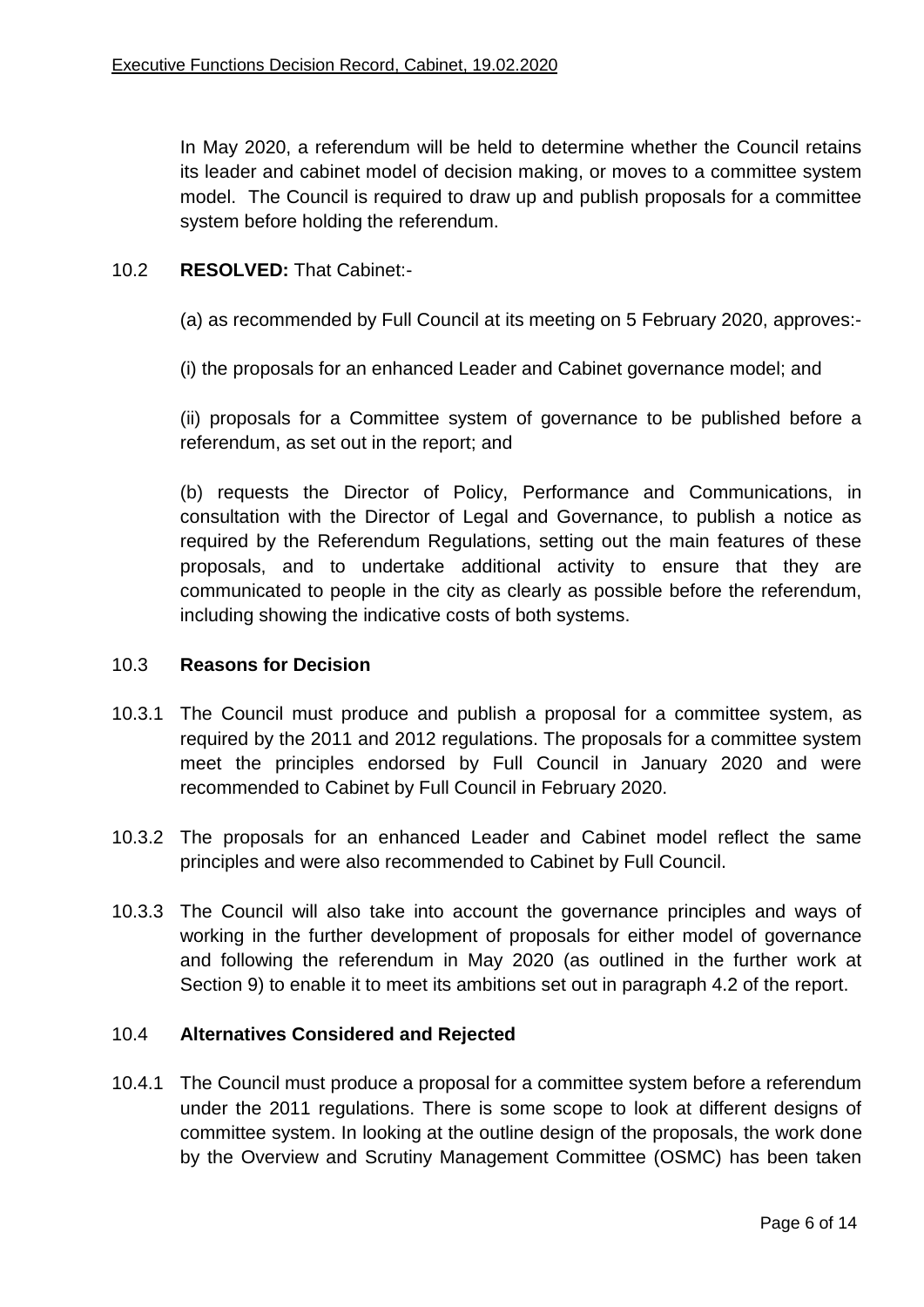into account, including the evidence considered by the Committee relating to approaches taken at different local authorities.

- 10.4.2 Alternative governance models in operation at other local authorities were looked at by the OSMC during the scrutiny exercise concerning governance. These included strengthened arrangements for pre-decision scrutiny in a Leader and Cabinet model of governance, such as in Rotherham Council and the development of proposals for a committee system underway at Cheshire East Council.
- 10.4.3 The Council does not have to consider proposals for an enhanced leader/cabinet model as part of the requirements before a referendum. However, we believe it is very important, following the review by the Scrutiny Committee, to reflect on how the existing arrangements work and say how the existing arrangements might be enhanced to help meet the governance principles adopted by Full Council in January 2020.

# 10.5 **Any Interest Declared or Dispensation Granted**

None

# 10.6 **Reason for Exemption if Public/Press Excluded During Consideration**

None

#### 10.7 **Respective Director Responsible for Implementation**

Eugene Walker, Executive Director, Resources

# 10.8 **Relevant Scrutiny and Policy Development Committee If Decision Called In**

Overview and Scrutiny Management Committee

# **11. REVENUE BUDGET AND CAPITAL PROGRAMME 2020/21**

11.1 The Executive Director, Resources, submitted a report containing proposals with regard to the Council's Revenue Budget for 2020-21 and the Capital Strategy 2020-2025.

The purpose of the Revenue Budget report is to:-

- approve the City Council's revenue budget for 2020/21, including the position on reserves and balances;
- approve a 2020/21 Council Tax for the City Council; and
- note the levies and precepts made on the City Council by other authorities.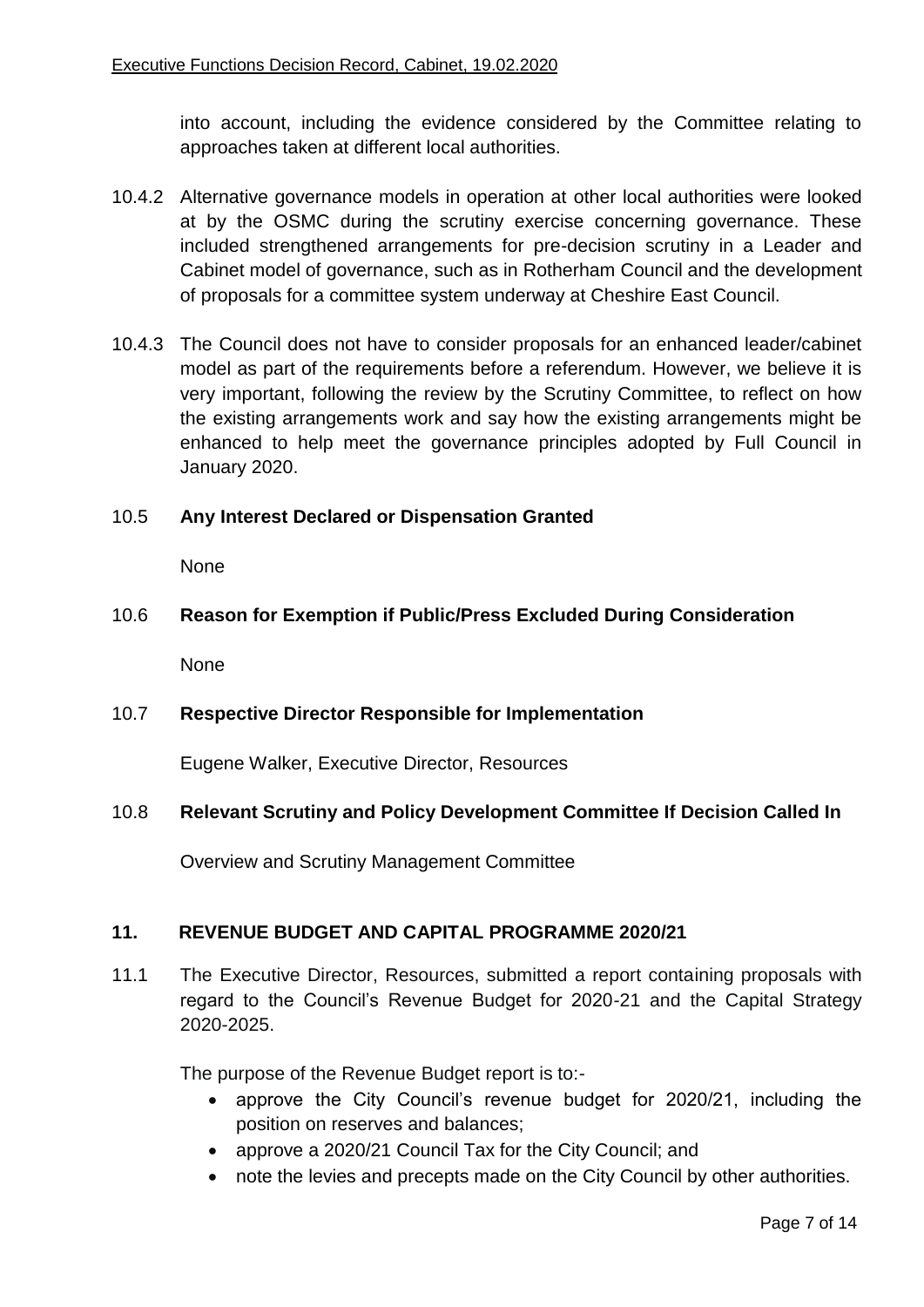The purpose of the Capital Programme Report is to:-

- set out the Council's key priority areas for capital investment;
- provide an overview of specific projects included in the years 2020 to 2025;
- set out the overall shape of the current Capital Programme for the 5 years to 2025 (at Appendix 2);
- set out the Council's principles for how it invests in non-cash assets; and
- provide background to the Council's Corporate Investment Fund Policy (at Appendix 1).
- 11.2 **RESOLVED:** That Cabinet recommends to the meeting of the City Council on 4th March 2020:-

(a) to approve a net Revenue Budget for 2020/21 amounting to £420.171m;

(b) to approve a Band D equivalent Council Tax of £1,621.40 for City Council services, i.e. an increase of 3.99% (1.99% City Council increase and 2% national arrangement for the social care precept);

(c) to approve the proposed amendments to the Long Term Empty premium which applies to Council Tax charges in respect of Long Term Empty Dwellings, as set out in paragraph 48 of the Revenue Budget report, with effect from 1 April 2020;

(d) to note that the Section 151 Officer has reviewed the robustness of the estimates and the adequacy of the proposed financial reserves, in accordance with Section 25 of the Local Government Act 2003; and that further details can be found in Appendix 4 and within the Section 25 Statutory Statement on Sustainability of Budget and Level of Reserves from paragraph 15 of the Revenue Budget report;

(e) to approve the savings as set out in Appendix 2 of the Revenue Budget report;

(f) to approve the revenue budget allocations for each of the services, as set out in Appendices 3a to 3d of the Revenue Budget report;

(g) to note that, based on the estimated expenditure level set out in Appendix 3 to the Revenue Budget report, the amounts shown in part B of Appendix 6 of the report would be calculated by the City Council for the year 2020/21, in accordance with sections 30 to 36 of the Local Government Finance Act 1992;

(h) to note the information on the precepts issued by the South Yorkshire Police & Crime Commissioner and of South Yorkshire Fire & Rescue Authority, together with the impact of these on the overall amount of Council Tax to be charged in the City Council's area;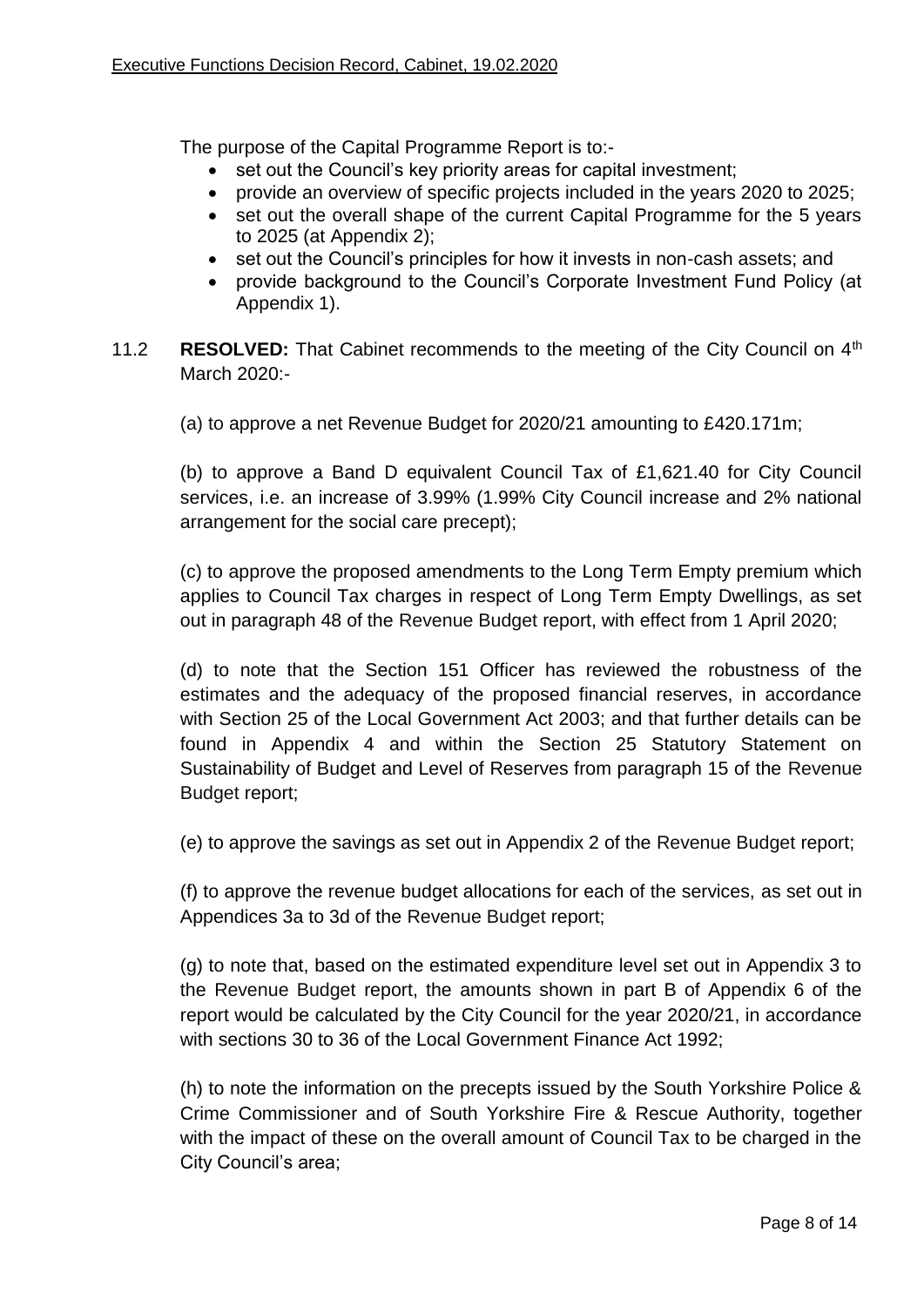(i) to approve the proposed amount of compensation to Parish Councils for the loss of Council Tax income in 2020/21 at the levels shown in the table below paragraph 85 of the Revenue Budget report;

(j) to approve the Treasury Management and Annual Investment Strategies set out in Appendix 7 of the Revenue Budget report and the recommendations contained therein;

(k) to approve the Minimum Revenue Provision (MRP) Policy set out in Appendix 7 of the Revenue Budget report; which takes into account the revisions proposed for 2019/20 onwards;

(l) to agree that authority be delegated to the Executive Director, Resources, to undertake Treasury Management activity, to create and amend appropriate Treasury Management Practice Statements and to report on the operation of Treasury Management activity on the terms set out in these documents;

(m) to approve a Pay Policy for 2020/21 as set out in Appendix 8 of the Revenue Budget report;

(n) to agree that the Members' Allowances Scheme for 2017/18 and onwards, approved on 3 March 2017, and implemented for 2018/19 and 2019/20, be also implemented for 2020/21;

(o) to approve the contents of the Capital Strategy & Budget Book and the specific projects included in the years 2020/21 to 2024/25; that block allocations are included within the programme for noting at this stage and detailed proposals will be brought back for separate Member approval as part of the monthly monitoring procedures; and

(p) to approve the proposed Capital Programme for the 5 years to 2024/25, as per appendix 2 of the Capital report.

#### 11.3 **Reasons for Decision**

- 11.3.1 The City Council on 4 March 2020 meets to consider the Revenue Budget for 2020/21 and to determine the Council Tax for that year. The report provides information to enable the Council to set a budget and determine the Council Tax. The proposals set out in this report provide for a balanced budget to be recommended to Council.
- 11.3.2 The proposed projects within the Capital Programme will improve the services to the people of Sheffield.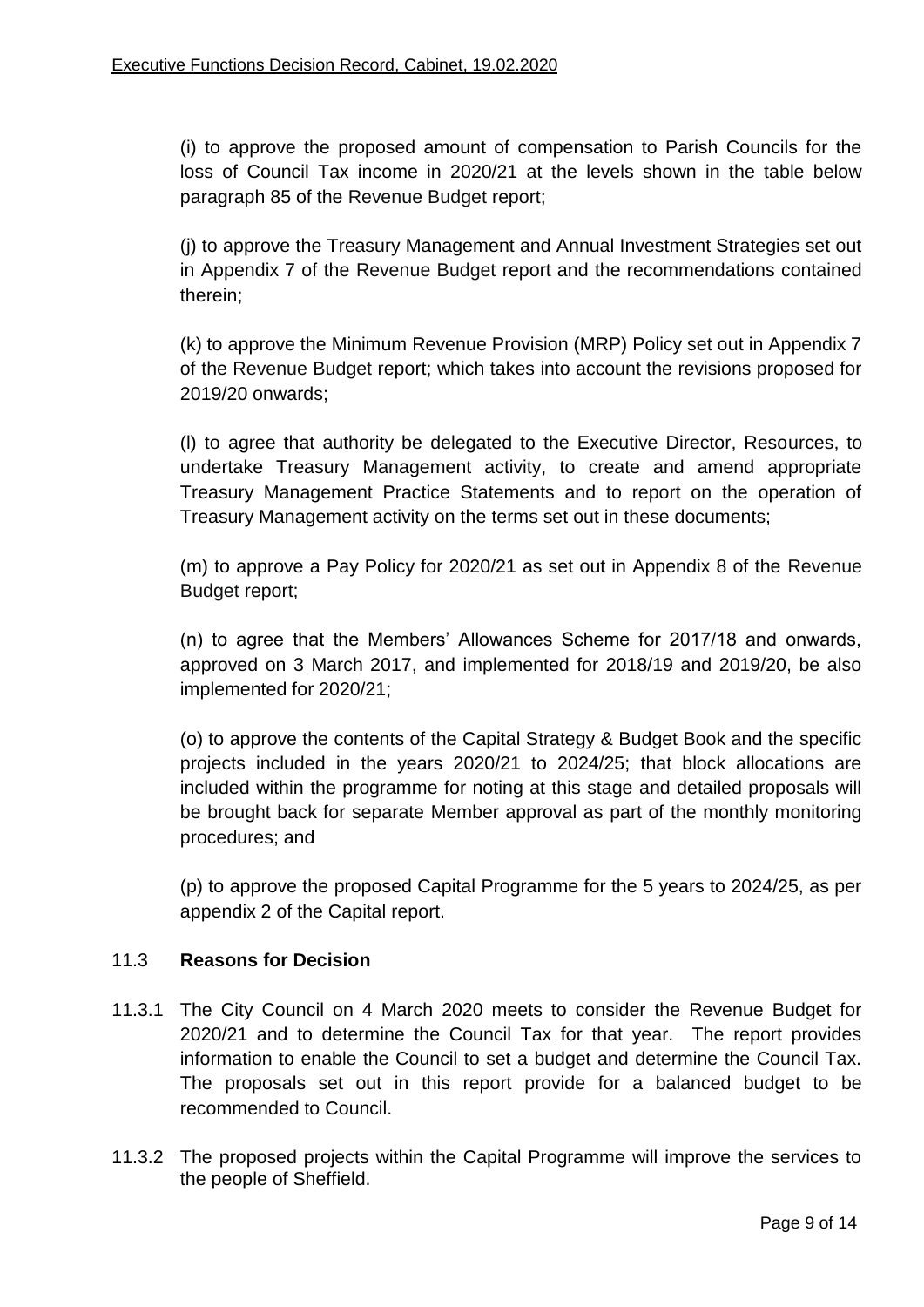#### 11.4 **Alternatives Considered and Rejected**

11.4.1 A number of alternative courses of action are considered as part of the process undertaken by Officers before decisions are recommended to Members. The recommendations made to Members represent what Officers believe to be the best options available to the Council, in line with Council priorities, given the constraints on funding and the use to which funding is put within the Revenue Budget and the Capital Programme.

#### 11.5 **Any Interest Declared or Dispensation Granted**

None

#### 11.6 **Reason for Exemption if Public/Press Excluded During Consideration**

**None** 

#### 11.7 **Respective Director Responsible for Implementation**

Eugene Walker, Executive Director, Resources

#### 11.8 **Relevant Scrutiny and Policy Development Committee If Decision Called In**

Overview and Scrutiny Management Committee

(Note: This is a matter reserved for approval at Full Council at its meeting to be held on 4<sup>th</sup> March 2020, and is not, therefore, subject to call-in).

#### **12. REVENUE BUDGET AND CAPITAL PROGRAMME MONITORING 2019/20 - AS AT 31/12/2019**

12.1 The Executive Director, Resources, submitted a report providing the outturn monitoring statement on the City Council's Revenue and Capital Budget 2019/20, as at the end of Month 9 (31<sup>st</sup> December 2019).

#### 12.2 **RESOLVED:** That Cabinet:-

(a) notes the updated information and management actions provided by the report and the attached appendices on the 2019/20 Revenue Budget Outturn; and

(b) in relation to the Capital Programme, notes the forecast Outturn position described in Appendix 2 of the report.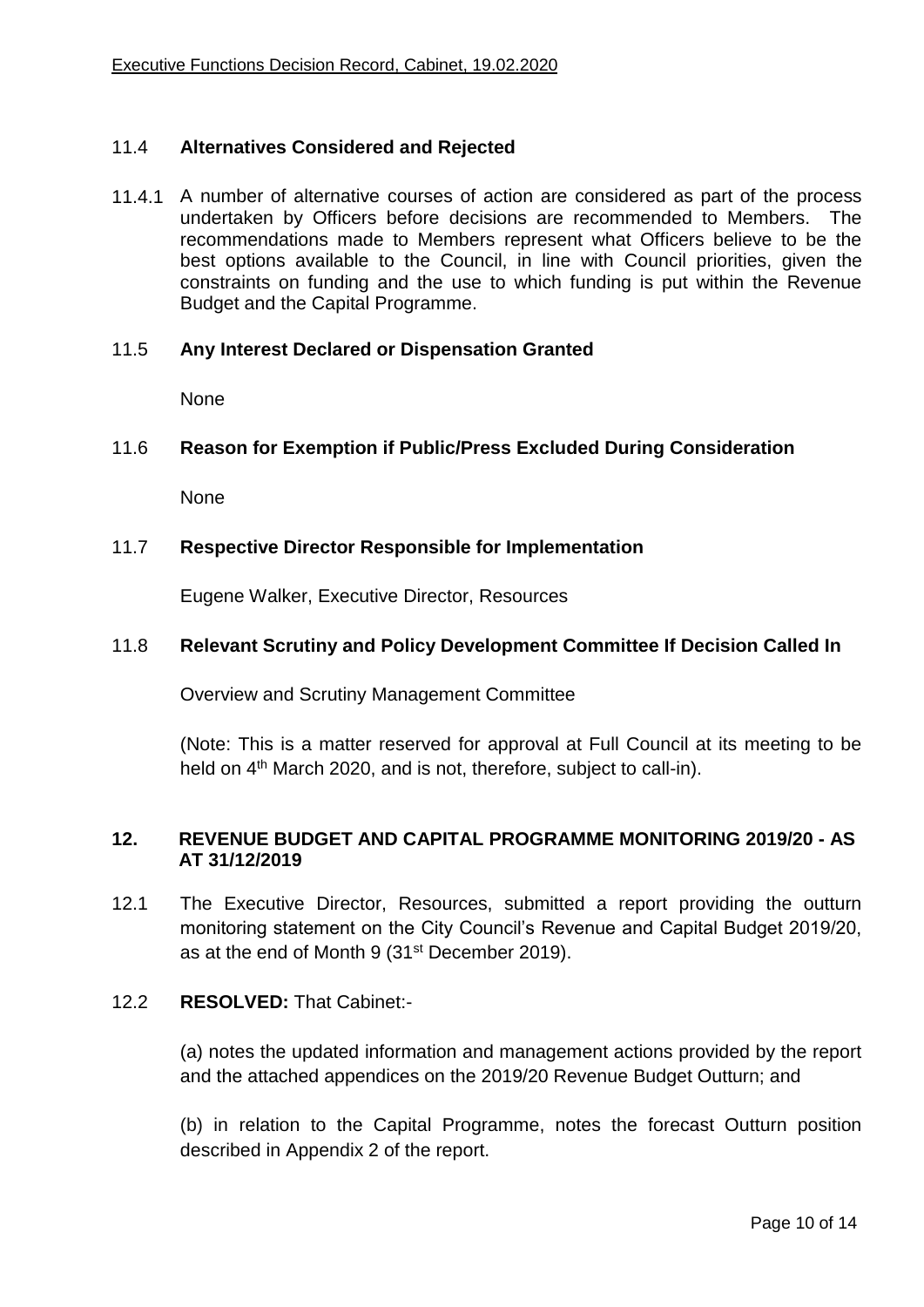#### 12.3 **Reasons for Decision**

To record formally changes to the Revenue Budget and the Capital Programme.

#### 12.4 **Alternatives Considered and Rejected**

A number of alternative courses of action are considered as part of the process undertaken by Officers before decisions are recommended to Members. The recommendations made to Members represent what Officers believe to be the best options available to the Council, in line with Council priorities, given the constraints on funding and the use to which funding is put within the Revenue Budget and the Capital Programme.

#### 12.5 **Any Interest Declared or Dispensation Granted**

None

#### 12.6 **Reason for Exemption if Public/Press Excluded During Consideration**

None

#### 12.7 **Respective Director Responsible for Implementation**

Eugene Walker, Executive Director, Resources

#### 12.8 **Relevant Scrutiny and Policy Development Committee If Decision Called In**

Overview and Scrutiny Management Committee

#### **13. MONTH 9 CAPITAL APPROVALS**

13.1 The Executive Director, Resources, submitted a report providing details of proposed changes to the Capital Programme 2019/20, as brought forward in Month 9.

#### 13.2 **RESOLVED:** That Cabinet:-

(a) approves the proposed additions and variations to the Capital Programme listed in Appendix 1 of the report, including the procurement strategies and delegates authority to the Director of Finance and Commercial Services or nominated Officer, as appropriate, to award the necessary contract; and

(b) approves the making of grants to third parties, as detailed in Appendix 2 of the report.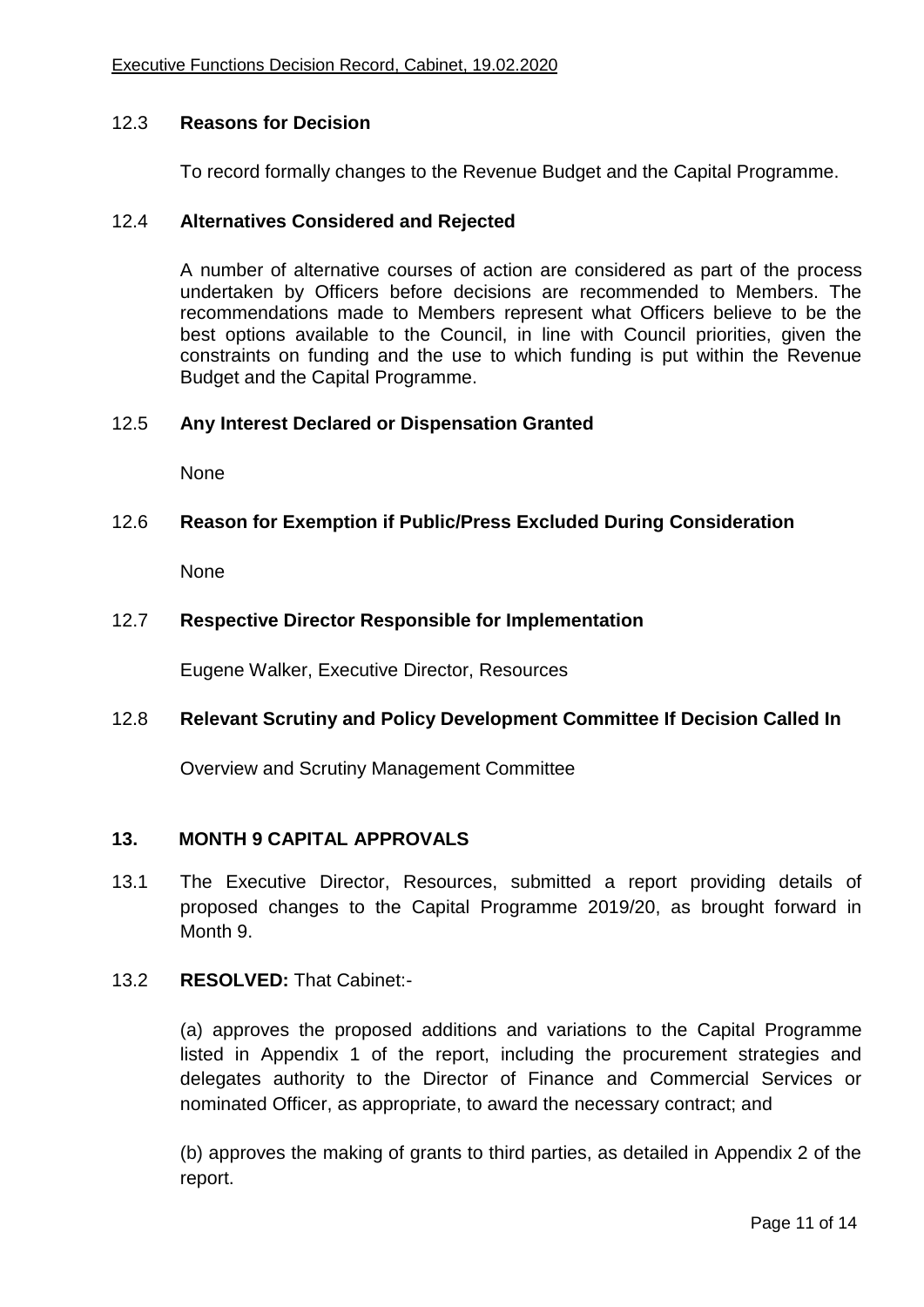#### 13.3 **Reasons for Decision**

- 13.3.1 The proposed changes to the Capital Programme will improve the services to the people of Sheffield.
- 13.3.2 To formally record changes to the Capital Programme and gain Member approval for changes in line with Financial Regulations and to reset the Capital Programme in line with latest information.
- 13.3.3 Obtain the relevant delegations to allow projects to proceed.

#### 13.4 **Alternatives Considered and Rejected**

A number of alternative courses of action are considered as part of the process undertaken by Officers before decisions are recommended to Members. The recommendations made to Members represent what Officers believe to be the best options available to the Council, in line with Council priorities, given the constraints on funding and the use to which funding is put within the Revenue Budget and the Capital Programme.

#### 13.5 **Any Interest Declared or Dispensation Granted**

None

#### 13.6 **Reason for Exemption if Public/Press Excluded During Consideration**

None

#### 13.7 **Respective Director Responsible for Implementation**

Eugene Walker, Executive Director, Resources

#### 13.8 **Relevant Scrutiny and Policy Development Committee If Decision Called In**

Overview and Scrutiny Management Committee

#### **14. APPROPRIATION OF THE FORMER HEMSWORTH PRIMARY SCHOOL SITE (BLACKSTOCK ROAD) FOR HOUSING PURPOSES\***

14.1 The Executive Director, Place, submitted a report seeking approval for the former Hemsworth Primary School site (Blackstock Road, Gleadless Valley, S14 1AA) to be appropriated for the purposes of Part II of the Housing Act 1985 to be used for the provision of extra care housing or other older person housing (such as Older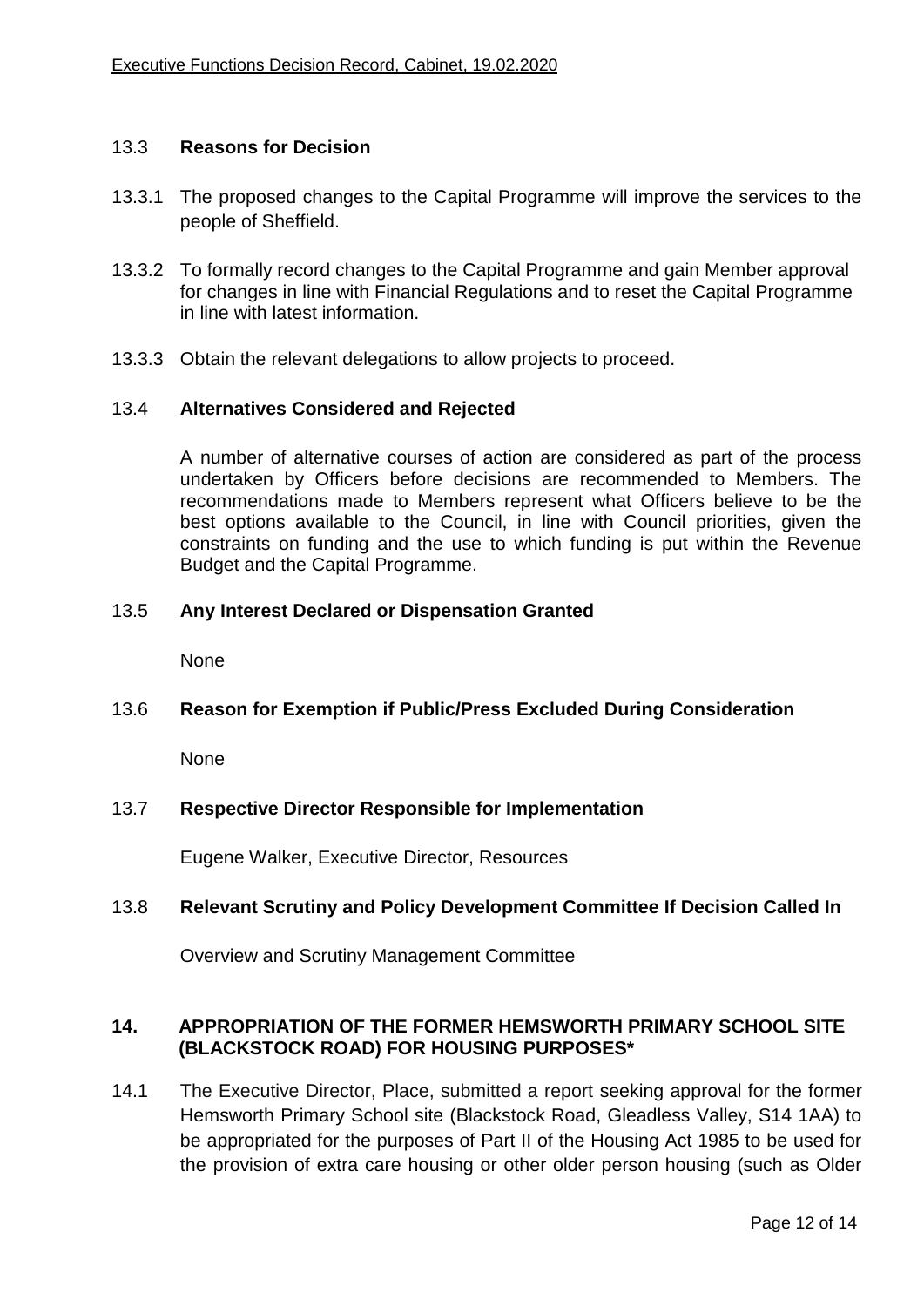Persons Independent Living), and to request that previous decisions by Cabinet regarding the use and disposal of the site be rescinded.

# 14.2 **RESOLVED:** That:-

(a) the Cabinet decisions of September 2002 and June 2007, in respect of the disposal of the former Hemsworth Primary School site for extra care housing and that the disposal be to the Extra Care Charitable Trust, be rescinded; and

(b) subject to no objections to the open space notice being received, the former Hemsworth Primary School site be appropriated for the purposes of Part II of the Housing Act 1985 for the provision of extra care housing or other older person housing through the Housing Revenue Account Stock Increase Programme.

# 14.3 **Reasons for Decision**

The former Hemsworth Primary School site has remained vacant since 2005 and was recently declared surplus to the requirements of the 'People' portfolio. Appropriating the site for the purposes of Part II of the Housing Act 1985 will enable the Council to fulfill its longstanding intention to develop older persons housing on the site as part of the Council's Stock Increase Programme.

#### 14.4 **Alternatives Considered and Rejected**

Three alternatives have been considered:-

(1) '**Do nothing'.** As the site has been left vacant since at least 2005 and is currently a maintenance liability for the Council, 'doing nothing' is not considered to be a suitable option.

(2) **Develop the site for older persons' accommodation via market disposal**  which might attract Registered Providers and/or institutional investors (based on soft market testing).

#### (3) **Develop the site with non-age-specific general needs housing via market disposal**.

In relation to alternative options (2) and (3) - as the Council is now delivering older persons' developments elsewhere in the city, it is able to make best use of that understanding and expertise to deliver the site for the provision of extra care housing or other older person housing through the Council Housing Stock Increase Programme. If the site remains in Council ownership, the Council will be able to retain greater control over the type of development that best meets the needs of older people in the city. Keeping the asset in Council ownership will deliver a rental income to the Housing Revenue Account over the lifetime of the development.